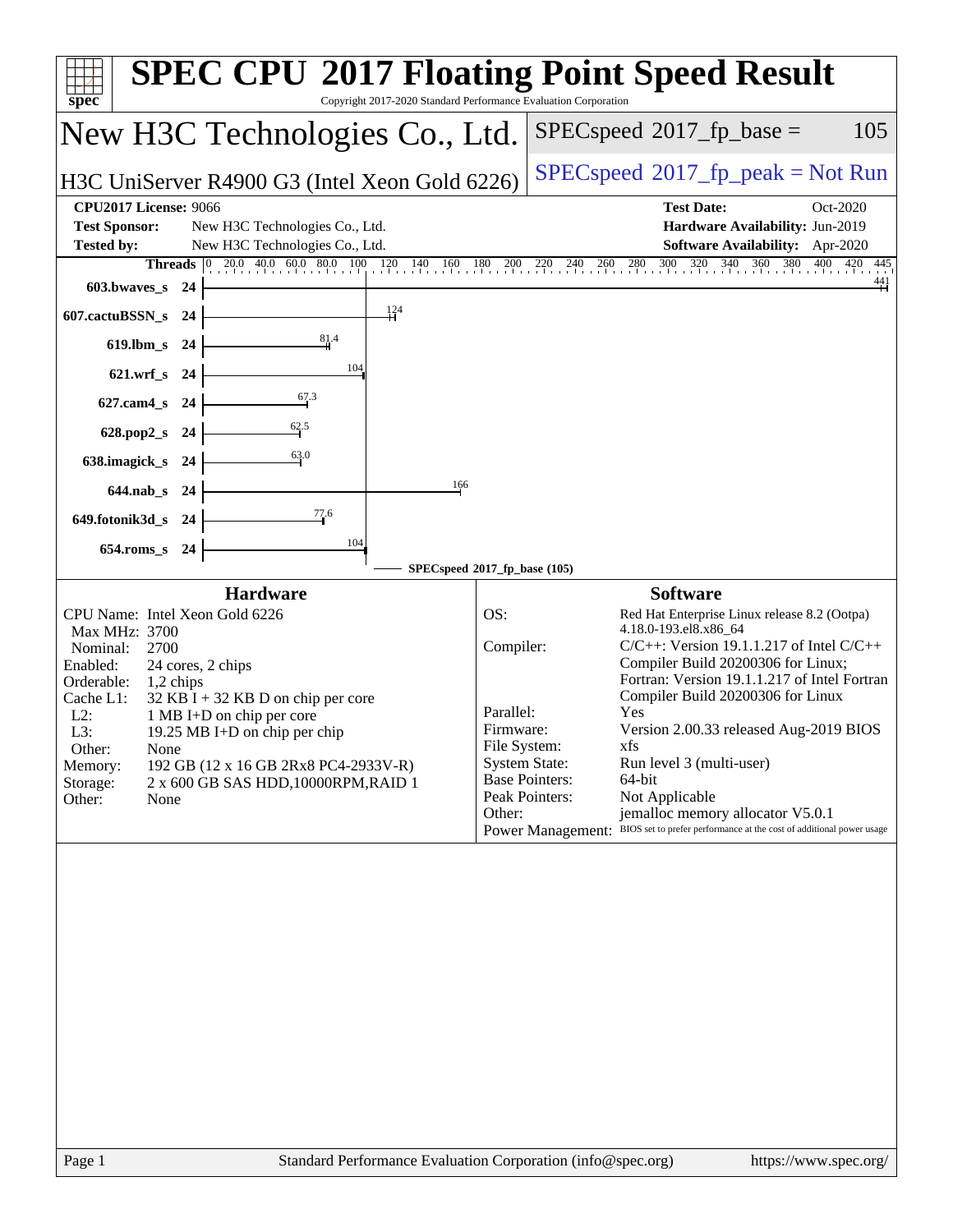| <b>SPEC CPU®2017 Floating Point Speed Result</b><br>spec <sup>®</sup><br>Copyright 2017-2020 Standard Performance Evaluation Corporation |                             |                                |                |                |       |                |       |                |                |                   |                |              |                                        |              |
|------------------------------------------------------------------------------------------------------------------------------------------|-----------------------------|--------------------------------|----------------|----------------|-------|----------------|-------|----------------|----------------|-------------------|----------------|--------------|----------------------------------------|--------------|
| New H3C Technologies Co., Ltd.<br>$SPEC speed^{\circ}2017\_fp\_base =$<br>105                                                            |                             |                                |                |                |       |                |       |                |                |                   |                |              |                                        |              |
| $SPEC speed^{\circ}2017\_fp\_peak = Not Run$<br>H3C UniServer R4900 G3 (Intel Xeon Gold 6226)                                            |                             |                                |                |                |       |                |       |                |                |                   |                |              |                                        |              |
| <b>CPU2017 License: 9066</b>                                                                                                             |                             |                                |                |                |       |                |       |                |                | <b>Test Date:</b> |                |              | $Oct-2020$                             |              |
| <b>Test Sponsor:</b>                                                                                                                     |                             | New H3C Technologies Co., Ltd. |                |                |       |                |       |                |                |                   |                |              | Hardware Availability: Jun-2019        |              |
| <b>Tested by:</b>                                                                                                                        |                             | New H3C Technologies Co., Ltd. |                |                |       |                |       |                |                |                   |                |              | <b>Software Availability:</b> Apr-2020 |              |
| <b>Results Table</b>                                                                                                                     |                             |                                |                |                |       |                |       |                |                |                   |                |              |                                        |              |
|                                                                                                                                          |                             |                                |                | <b>Base</b>    |       |                |       |                |                |                   | Peak           |              |                                        |              |
| <b>Benchmark</b>                                                                                                                         | <b>Threads</b>              | <b>Seconds</b>                 | Ratio          | <b>Seconds</b> | Ratio | <b>Seconds</b> | Ratio | <b>Threads</b> | <b>Seconds</b> | <b>Ratio</b>      | <b>Seconds</b> | <b>Ratio</b> | <b>Seconds</b>                         | <b>Ratio</b> |
| 603.bwayes s                                                                                                                             | 24                          | 135                            | 437            | 134            | 441   | 134            | 441   |                |                |                   |                |              |                                        |              |
| 607.cactuBSSN s                                                                                                                          | 24                          | 138                            | 120            | 135            | 124   | 135            | 124   |                |                |                   |                |              |                                        |              |
| 619.lbm s                                                                                                                                | 24                          | 64.3                           | 81.4           | 66.0           | 79.3  | 64.1           | 81.8  |                |                |                   |                |              |                                        |              |
| $621$ .wrf s                                                                                                                             | 24                          | 129                            | 103            | 127            | 104   | 128            | 104   |                |                |                   |                |              |                                        |              |
| 627.cam4_s                                                                                                                               | 24                          | 132                            | 67.4           | 132            | 67.3  | 132            | 66.9  |                |                |                   |                |              |                                        |              |
| 628.pop2_s                                                                                                                               | 24                          | 190                            | 62.5           | 189            | 62.7  | 191            | 62.1  |                |                |                   |                |              |                                        |              |
| 638.imagick_s                                                                                                                            | 24                          | 230                            | 62.8           | 229            | 63.1  | 229            | 63.0  |                |                |                   |                |              |                                        |              |
| $644$ .nab s                                                                                                                             | 24                          | 105                            | 166            | 105            | 166   | 105            | 166   |                |                |                   |                |              |                                        |              |
| 649.fotonik3d s                                                                                                                          | 24                          | 117                            | 77.8           | 118            | 77.2  | 117            | 77.6  |                |                |                   |                |              |                                        |              |
| 654.roms_s                                                                                                                               | 24                          | 151                            | 104            | 151            | 104   | 149            | 105   |                |                |                   |                |              |                                        |              |
|                                                                                                                                          | $SPECspeed*2017_fp\_base =$ |                                | 105            |                |       |                |       |                |                |                   |                |              |                                        |              |
|                                                                                                                                          | $SPECspeed*2017_fn\_peak =$ |                                | <b>Not Run</b> |                |       |                |       |                |                |                   |                |              |                                        |              |
| Results appear in the order in which they were run. Bold underlined text indicates a median measurement.                                 |                             |                                |                |                |       |                |       |                |                |                   |                |              |                                        |              |
| <b>Operating System Notes</b><br>Stack size set to unlimited using "ulimit -s unlimited"                                                 |                             |                                |                |                |       |                |       |                |                |                   |                |              |                                        |              |

### **[Environment Variables Notes](http://www.spec.org/auto/cpu2017/Docs/result-fields.html#EnvironmentVariablesNotes)**

Environment variables set by runcpu before the start of the run: KMP\_AFFINITY = "granularity=fine,compact" LD\_LIBRARY\_PATH = "/home/speccpu/lib/intel64:/home/speccpu/je5.0.1-64" MALLOC\_CONF = "retain:true" OMP\_STACKSIZE = "192M"

### **[General Notes](http://www.spec.org/auto/cpu2017/Docs/result-fields.html#GeneralNotes)**

 Binaries compiled on a system with 1x Intel Core i9-7980XE CPU + 64GB RAM memory using Redhat Enterprise Linux 8.0 NA: The test sponsor attests, as of date of publication, that CVE-2017-5754 (Meltdown) is mitigated in the system as tested and documented. Yes: The test sponsor attests, as of date of publication, that CVE-2017-5753 (Spectre variant 1) is mitigated in the system as tested and documented. Yes: The test sponsor attests, as of date of publication, that CVE-2017-5715 (Spectre variant 2) is mitigated in the system as tested and documented. Transparent Huge Pages enabled by default Prior to runcpu invocation Filesystem page cache synced and cleared with: sync; echo 3> /proc/sys/vm/drop\_caches jemalloc, a general purpose malloc implementation built with the RedHat Enterprise 7.5, and the system compiler gcc 4.8.5

**(Continued on next page)**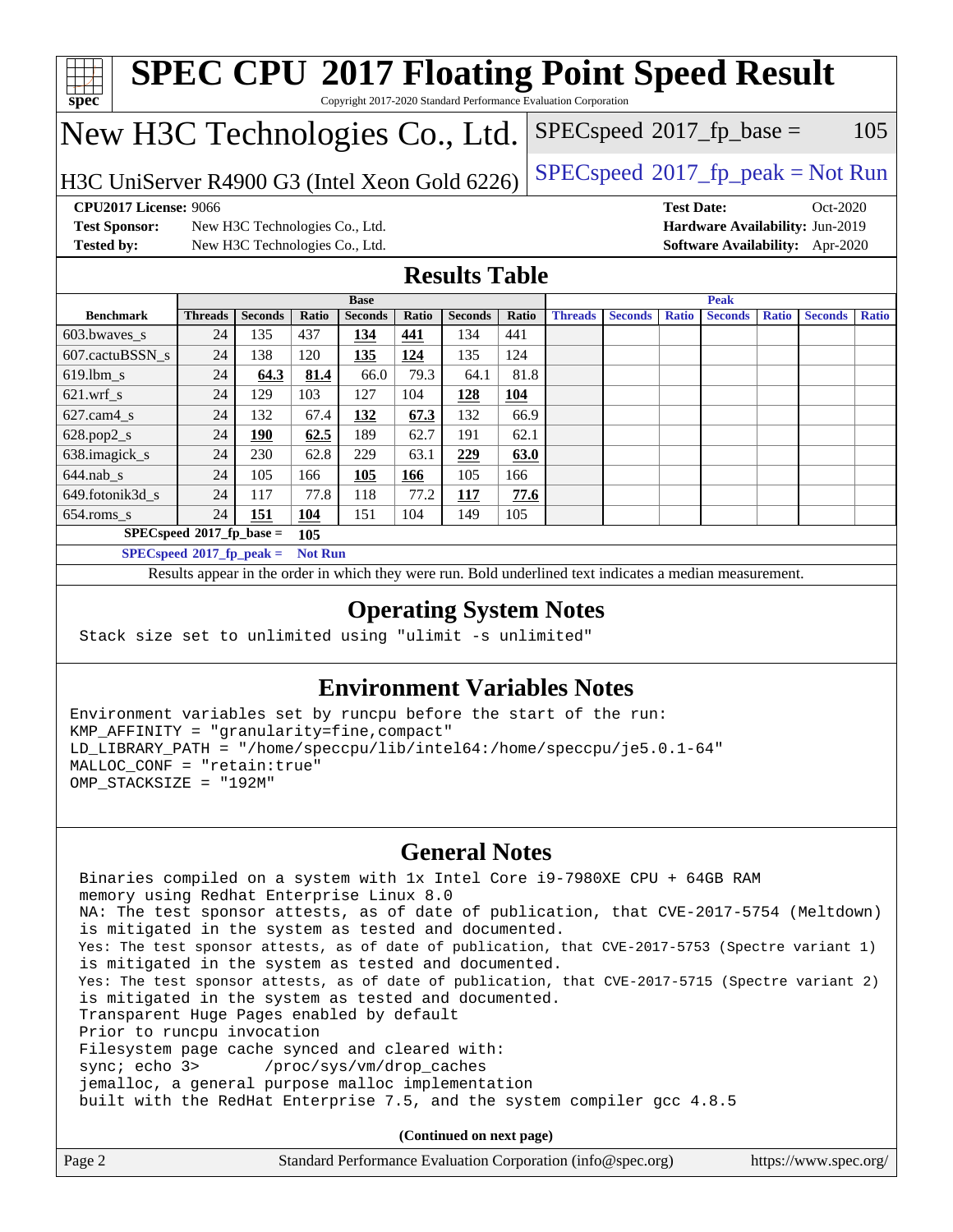| $spec^*$                                                                                                                                                                                                                                                                                                                | <b>SPEC CPU®2017 Floating Point Speed Result</b><br>Copyright 2017-2020 Standard Performance Evaluation Corporation                                                                                                                                                                                                     |                                              |                                                                                |  |  |
|-------------------------------------------------------------------------------------------------------------------------------------------------------------------------------------------------------------------------------------------------------------------------------------------------------------------------|-------------------------------------------------------------------------------------------------------------------------------------------------------------------------------------------------------------------------------------------------------------------------------------------------------------------------|----------------------------------------------|--------------------------------------------------------------------------------|--|--|
| New H3C Technologies Co., Ltd.                                                                                                                                                                                                                                                                                          |                                                                                                                                                                                                                                                                                                                         | $SPEC speed^{\circ}2017$ fp base =           | 105                                                                            |  |  |
| H3C UniServer R4900 G3 (Intel Xeon Gold 6226)                                                                                                                                                                                                                                                                           |                                                                                                                                                                                                                                                                                                                         | $SPEC speed^{\circ}2017\_fp\_peak = Not Run$ |                                                                                |  |  |
| <b>CPU2017 License: 9066</b><br><b>Test Sponsor:</b><br>New H3C Technologies Co., Ltd.<br><b>Tested by:</b><br>New H3C Technologies Co., Ltd.                                                                                                                                                                           |                                                                                                                                                                                                                                                                                                                         | <b>Test Date:</b>                            | Oct-2020<br>Hardware Availability: Jun-2019<br>Software Availability: Apr-2020 |  |  |
| sources available from jemalloc.net or https://github.com/jemalloc/jemalloc/releases                                                                                                                                                                                                                                    | <b>General Notes (Continued)</b>                                                                                                                                                                                                                                                                                        |                                              |                                                                                |  |  |
|                                                                                                                                                                                                                                                                                                                         | <b>Platform Notes</b>                                                                                                                                                                                                                                                                                                   |                                              |                                                                                |  |  |
| BIOS Settings:<br>Set Hyper Threading to Disabled<br>Set IMC Interleaving to 2-way Interleave                                                                                                                                                                                                                           |                                                                                                                                                                                                                                                                                                                         |                                              |                                                                                |  |  |
| Sysinfo program /home/speccpu/bin/sysinfo<br>Rev: r6365 of 2019-08-21 295195f888a3d7edble6e46a485a0011<br>running on localhost.localdomain Tue Oct 27 11:23:50 2020                                                                                                                                                     |                                                                                                                                                                                                                                                                                                                         |                                              |                                                                                |  |  |
| SUT (System Under Test) info as seen by some common utilities.<br>For more information on this section, see<br>https://www.spec.org/cpu2017/Docs/config.html#sysinfo                                                                                                                                                    |                                                                                                                                                                                                                                                                                                                         |                                              |                                                                                |  |  |
| From /proc/cpuinfo<br>"physical id"s (chips)<br>2<br>24 "processors"<br>cpu cores : 12<br>siblings : 12                                                                                                                                                                                                                 | model name : Intel(R) Xeon(R) Gold 6226 CPU @ 2.70GHz<br>cores, siblings (Caution: counting these is hw and system dependent. The following<br>excerpts from /proc/cpuinfo might not be reliable. Use with caution.)<br>physical 0: cores 1 2 3 4 5 8 9 10 11 12 13 14<br>physical 1: cores 0 2 3 4 5 6 8 9 10 11 13 14 |                                              |                                                                                |  |  |
| From 1scpu:<br>Architecture:<br>$CPU$ op-mode( $s$ ):<br>Byte Order:<br>CPU(s):<br>On-line CPU(s) list: $0-23$<br>Thread(s) per core:<br>Core(s) per socket:<br>Socket(s):<br>NUMA node(s):<br>Vendor ID:<br>CPU family:<br>Model:<br>Model name:<br>Stepping:<br>CPU MHz:<br>CPU max MHz:<br>CPU min MHz:<br>BogoMIPS: | x86_64<br>$32$ -bit, $64$ -bit<br>Little Endian<br>24<br>$\mathbf{1}$<br>12<br>$\overline{a}$<br>2<br>GenuineIntel<br>6<br>85<br>$Intel(R)$ Xeon $(R)$ Gold 6226 CPU @ 2.70GHz<br>7<br>3322.883<br>3700.0000<br>1200.0000<br>5400.00                                                                                    |                                              |                                                                                |  |  |
|                                                                                                                                                                                                                                                                                                                         | (Continued on next page)                                                                                                                                                                                                                                                                                                |                                              |                                                                                |  |  |
| Page 3                                                                                                                                                                                                                                                                                                                  | Standard Performance Evaluation Corporation (info@spec.org)                                                                                                                                                                                                                                                             |                                              | https://www.spec.org/                                                          |  |  |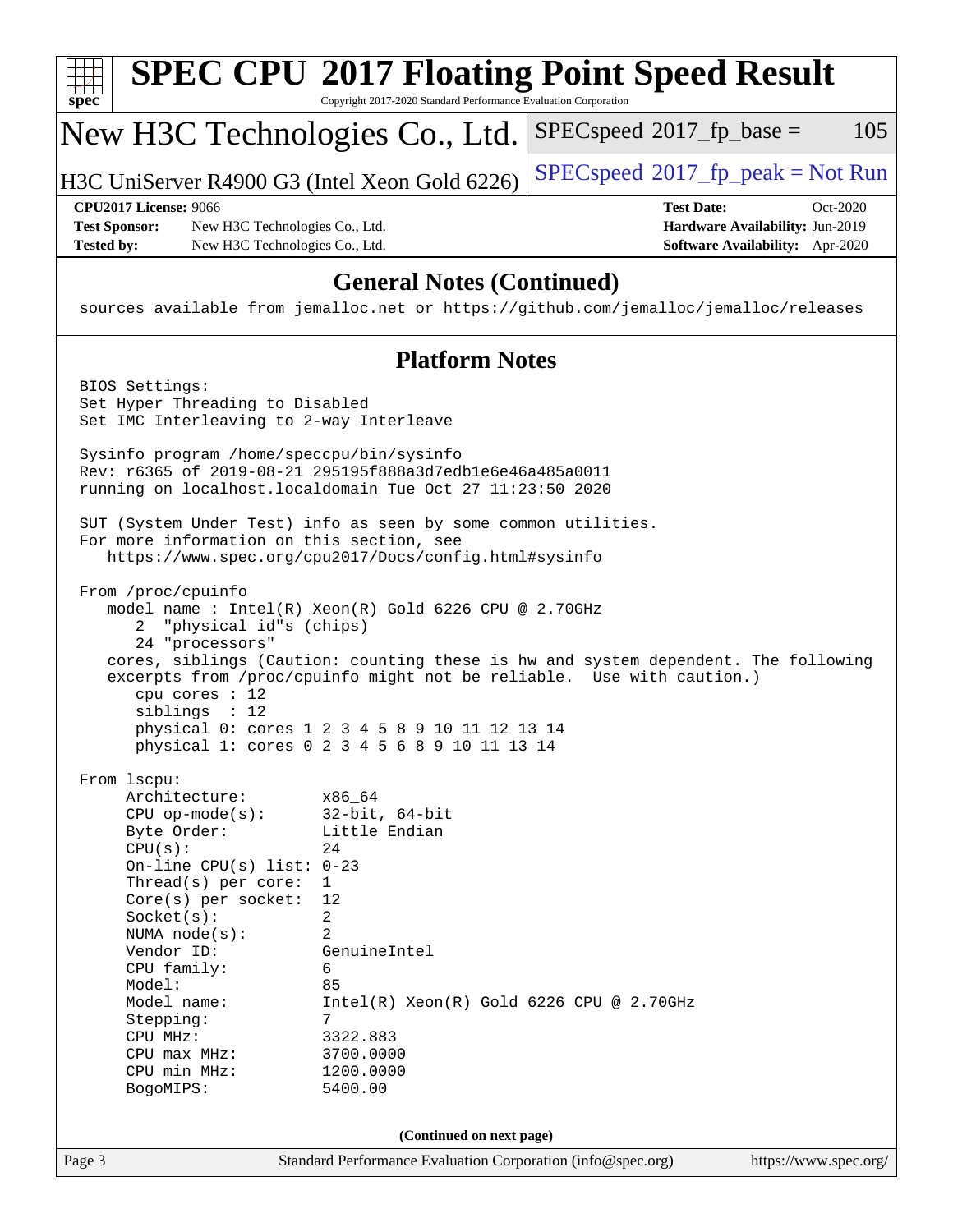

Page 4 Standard Performance Evaluation Corporation [\(info@spec.org\)](mailto:info@spec.org) <https://www.spec.org/>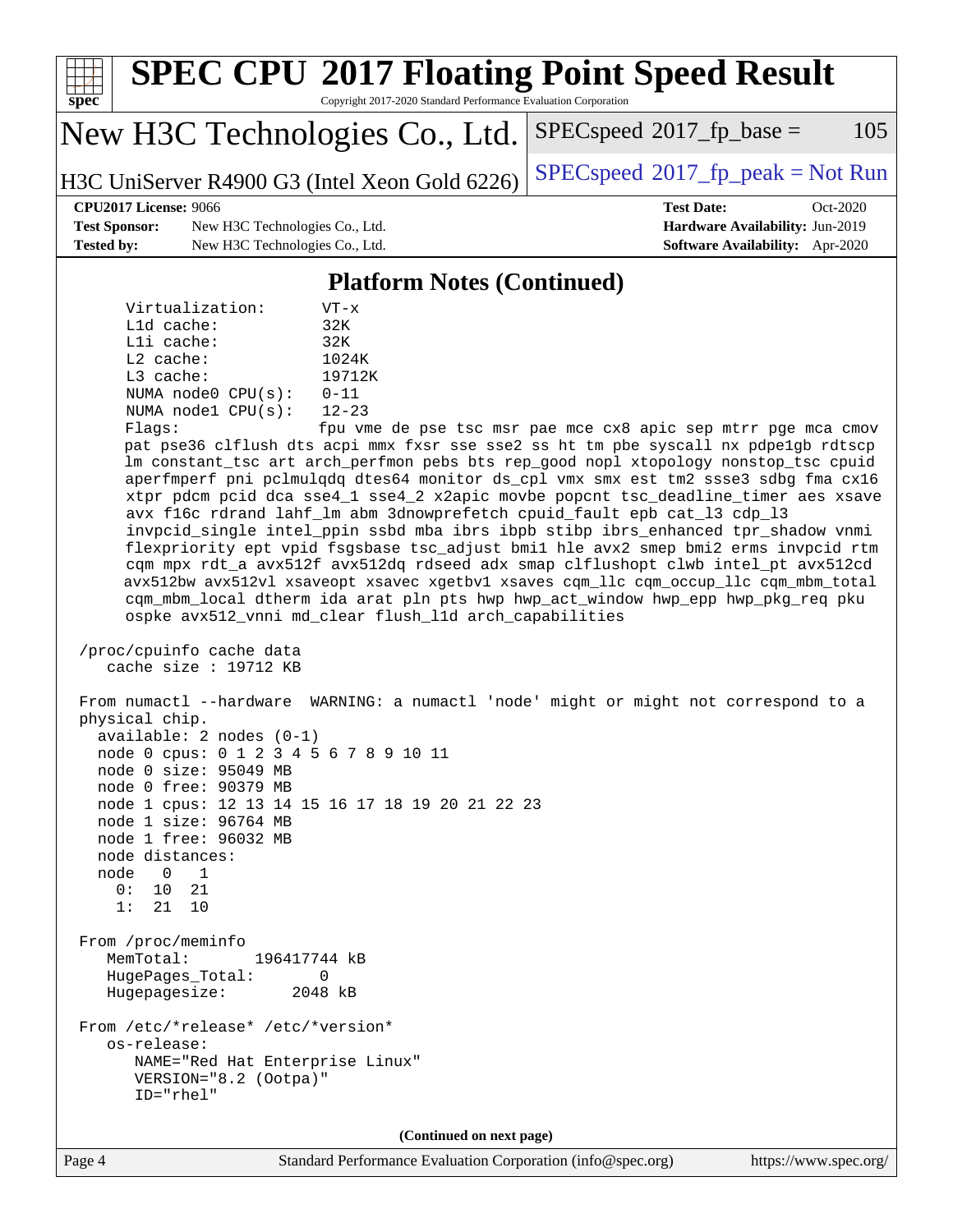| spec <sup>®</sup>                                                                                                                                                                                                          | Copyright 2017-2020 Standard Performance Evaluation Corporation                                                                                                                                                                                 | <b>SPEC CPU®2017 Floating Point Speed Result</b>                                                                                                                                                                                                                                                                                                                                                |                                                                    |
|----------------------------------------------------------------------------------------------------------------------------------------------------------------------------------------------------------------------------|-------------------------------------------------------------------------------------------------------------------------------------------------------------------------------------------------------------------------------------------------|-------------------------------------------------------------------------------------------------------------------------------------------------------------------------------------------------------------------------------------------------------------------------------------------------------------------------------------------------------------------------------------------------|--------------------------------------------------------------------|
|                                                                                                                                                                                                                            | New H3C Technologies Co., Ltd.                                                                                                                                                                                                                  | $SPEC speed^{\circ}2017$ fp base =                                                                                                                                                                                                                                                                                                                                                              | 105                                                                |
|                                                                                                                                                                                                                            | H3C UniServer R4900 G3 (Intel Xeon Gold 6226)                                                                                                                                                                                                   | $SPEC speed^{\circ}2017\_fp\_peak = Not Run$                                                                                                                                                                                                                                                                                                                                                    |                                                                    |
| <b>CPU2017 License: 9066</b>                                                                                                                                                                                               |                                                                                                                                                                                                                                                 | <b>Test Date:</b>                                                                                                                                                                                                                                                                                                                                                                               | Oct-2020                                                           |
| <b>Test Sponsor:</b><br><b>Tested by:</b>                                                                                                                                                                                  | New H3C Technologies Co., Ltd.<br>New H3C Technologies Co., Ltd.                                                                                                                                                                                |                                                                                                                                                                                                                                                                                                                                                                                                 | Hardware Availability: Jun-2019<br>Software Availability: Apr-2020 |
|                                                                                                                                                                                                                            | <b>Platform Notes (Continued)</b>                                                                                                                                                                                                               |                                                                                                                                                                                                                                                                                                                                                                                                 |                                                                    |
| ID_LIKE="fedora"<br>VERSION_ID="8.2"<br>PLATFORM_ID="platform:el8"<br>ANSI_COLOR="0;31"                                                                                                                                    | PRETTY_NAME="Red Hat Enterprise Linux 8.2 (Ootpa)"<br>redhat-release: Red Hat Enterprise Linux release 8.2 (Ootpa)<br>system-release: Red Hat Enterprise Linux release 8.2 (Ootpa)<br>system-release-cpe: cpe:/o:redhat:enterprise_linux:8.2:ga |                                                                                                                                                                                                                                                                                                                                                                                                 |                                                                    |
| uname $-a$ :<br>x86_64 x86_64 x86_64 GNU/Linux                                                                                                                                                                             |                                                                                                                                                                                                                                                 | Linux localhost.localdomain 4.18.0-193.el8.x86_64 #1 SMP Fri Mar 27 14:35:58 UTC 2020                                                                                                                                                                                                                                                                                                           |                                                                    |
| Kernel self-reported vulnerability status:                                                                                                                                                                                 |                                                                                                                                                                                                                                                 |                                                                                                                                                                                                                                                                                                                                                                                                 |                                                                    |
| itlb_multihit:<br>CVE-2018-3620 (L1 Terminal Fault):<br>Microarchitectural Data Sampling:<br>CVE-2017-5754 (Meltdown):<br>$CVE-2017-5753$ (Spectre variant 1):<br>$CVE-2017-5715$ (Spectre variant 2):<br>tsx_async_abort: |                                                                                                                                                                                                                                                 | KVM: Mitigation: Split huge pages<br>Not affected<br>Not affected<br>Not affected<br>CVE-2018-3639 (Speculative Store Bypass): Mitigation: Speculative Store Bypass disabled<br>via prctl and seccomp<br>Mitigation: usercopy/swapgs barriers and __user<br>pointer sanitization<br>Mitigation: Enhanced IBRS, IBPB: conditional,<br>RSB filling<br>Mitigation: Clear CPU buffers; SMT disabled |                                                                    |
| run-level 3 Oct 27 08:56                                                                                                                                                                                                   |                                                                                                                                                                                                                                                 |                                                                                                                                                                                                                                                                                                                                                                                                 |                                                                    |
| SPEC is set to: /home/speccpu<br>Filesystem<br>/dev/mapper/rhel-home xfs<br>From /sys/devices/virtual/dmi/id<br>BIOS:<br>Vendor:<br>H3C<br>Product: RS33M2C9S<br>Product Family: Rack                                      | Type<br>503G<br>American Megatrends Inc. 2.00.33 08/22/2019                                                                                                                                                                                     | Size Used Avail Use% Mounted on<br>54G 449G 11% / home                                                                                                                                                                                                                                                                                                                                          |                                                                    |
| Memory:<br>12x NO DIMM NO DIMM                                                                                                                                                                                             | 12x Samsung M393A2K43CB2-CVF 16 GB 2 rank 2933                                                                                                                                                                                                  | Additional information from dmidecode follows. WARNING: Use caution when you interpret<br>this section. The 'dmidecode' program reads system data which is "intended to allow<br>hardware to be accurately determined", but the intent may not be met, as there are<br>frequent changes to hardware, firmware, and the "DMTF SMBIOS" standard.                                                  |                                                                    |
|                                                                                                                                                                                                                            | (Continued on next page)                                                                                                                                                                                                                        |                                                                                                                                                                                                                                                                                                                                                                                                 |                                                                    |
| Page 5                                                                                                                                                                                                                     | Standard Performance Evaluation Corporation (info@spec.org)                                                                                                                                                                                     |                                                                                                                                                                                                                                                                                                                                                                                                 | https://www.spec.org/                                              |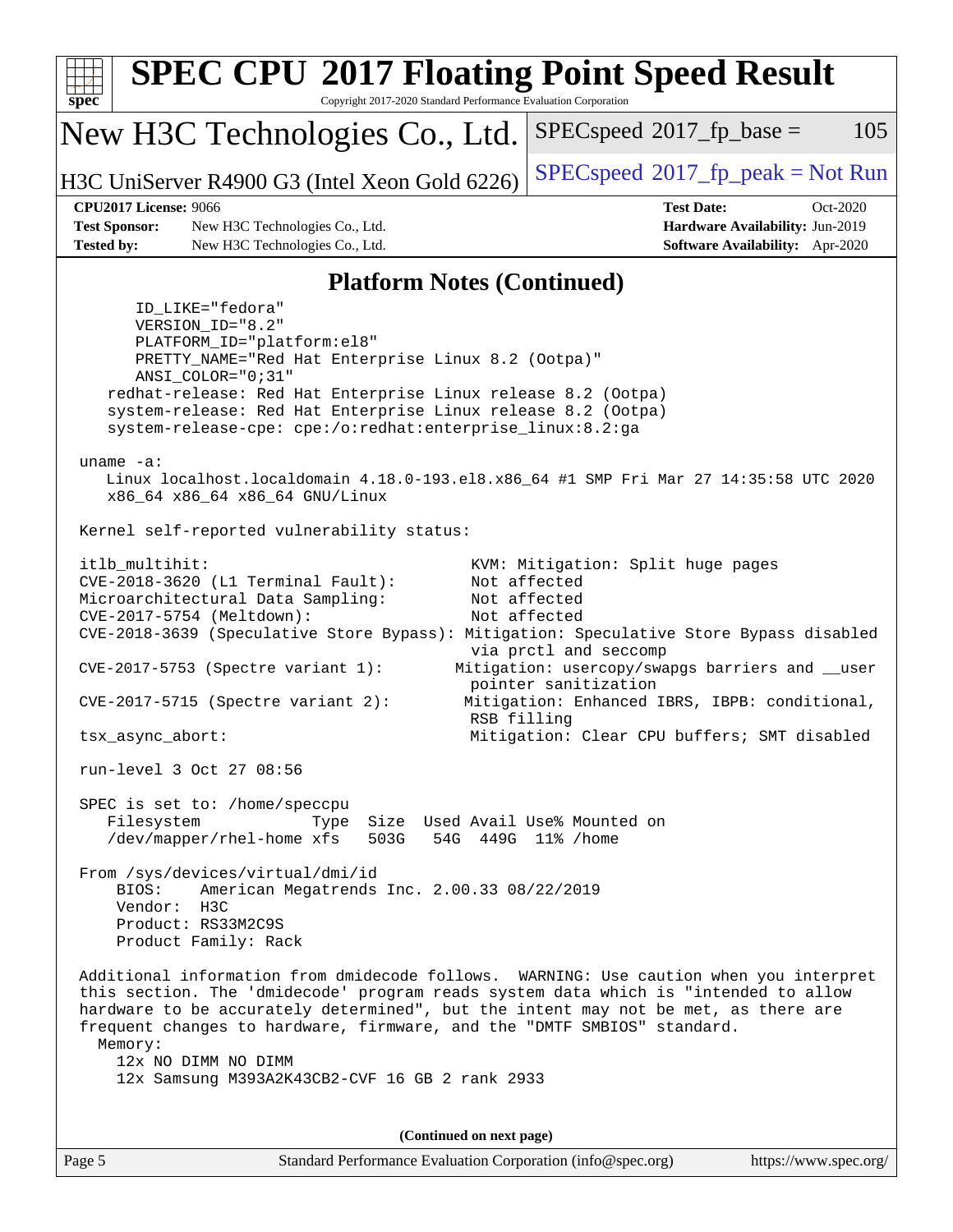| <b>SPEC CPU®2017 Floating Point Speed Result</b><br>spec <sup>®</sup><br>Copyright 2017-2020 Standard Performance Evaluation Corporation                                                                                                                                                                                                                                                                                                                                                                                                                             |                                                                                                     |
|----------------------------------------------------------------------------------------------------------------------------------------------------------------------------------------------------------------------------------------------------------------------------------------------------------------------------------------------------------------------------------------------------------------------------------------------------------------------------------------------------------------------------------------------------------------------|-----------------------------------------------------------------------------------------------------|
| New H3C Technologies Co., Ltd.                                                                                                                                                                                                                                                                                                                                                                                                                                                                                                                                       | 105<br>$SPEC speed^{\circ}2017$ fp base =                                                           |
| H3C UniServer R4900 G3 (Intel Xeon Gold 6226)                                                                                                                                                                                                                                                                                                                                                                                                                                                                                                                        | $SPEC speed^{\circ}2017\_fp\_peak = Not Run$                                                        |
| <b>CPU2017 License: 9066</b><br><b>Test Sponsor:</b><br>New H3C Technologies Co., Ltd.<br><b>Tested by:</b><br>New H3C Technologies Co., Ltd.                                                                                                                                                                                                                                                                                                                                                                                                                        | <b>Test Date:</b><br>Oct-2020<br>Hardware Availability: Jun-2019<br>Software Availability: Apr-2020 |
| <b>Platform Notes (Continued)</b><br>(End of data from sysinfo program)                                                                                                                                                                                                                                                                                                                                                                                                                                                                                              |                                                                                                     |
| <b>Compiler Version Notes</b>                                                                                                                                                                                                                                                                                                                                                                                                                                                                                                                                        |                                                                                                     |
| 619.1bm_s(base) 638.imagick_s(base) 644.nab_s(base)<br>C                                                                                                                                                                                                                                                                                                                                                                                                                                                                                                             | =====================                                                                               |
| Intel(R) C Intel(R) 64 Compiler for applications running on Intel(R) 64,<br>Version 19.1.1.217 Build 20200306<br>Copyright (C) 1985-2020 Intel Corporation. All rights reserved.<br>--------------                                                                                                                                                                                                                                                                                                                                                                   |                                                                                                     |
| $C++$ , C, Fortran   607.cactuBSSN_s(base)                                                                                                                                                                                                                                                                                                                                                                                                                                                                                                                           |                                                                                                     |
| Intel(R) $C++$ Intel(R) 64 Compiler for applications running on Intel(R) 64,<br>Version 19.1.1.217 Build 20200306<br>Copyright (C) 1985-2020 Intel Corporation. All rights reserved.<br>Intel(R) C Intel(R) 64 Compiler for applications running on Intel(R) 64,<br>Version 19.1.1.217 Build 20200306<br>Copyright (C) 1985-2020 Intel Corporation. All rights reserved.<br>$Intel(R)$ Fortran Intel(R) 64 Compiler for applications running on Intel(R)<br>64, Version 19.1.1.217 Build 20200306<br>Copyright (C) 1985-2020 Intel Corporation. All rights reserved. |                                                                                                     |
| 603.bwaves_s(base) 649.fotonik3d_s(base) 654.roms_s(base)<br>Fortran                                                                                                                                                                                                                                                                                                                                                                                                                                                                                                 |                                                                                                     |
| $Intel(R)$ Fortran Intel(R) 64 Compiler for applications running on Intel(R)<br>64, Version 19.1.1.217 Build 20200306<br>Copyright (C) 1985-2020 Intel Corporation. All rights reserved.                                                                                                                                                                                                                                                                                                                                                                             |                                                                                                     |
| Fortran, $C = \begin{bmatrix} 621.wrf\_s(base) & 627.cam4_s(base) & 628.pop2_s(base) \end{bmatrix}$                                                                                                                                                                                                                                                                                                                                                                                                                                                                  |                                                                                                     |
| $Intel(R)$ Fortran Intel(R) 64 Compiler for applications running on Intel(R)<br>64, Version 19.1.1.217 Build 20200306<br>Copyright (C) 1985-2020 Intel Corporation. All rights reserved.<br>Intel(R) C Intel(R) 64 Compiler for applications running on Intel(R) 64,<br>Version 19.1.1.217 Build 20200306<br>Copyright (C) 1985-2020 Intel Corporation. All rights reserved.<br>------------------                                                                                                                                                                   |                                                                                                     |
|                                                                                                                                                                                                                                                                                                                                                                                                                                                                                                                                                                      |                                                                                                     |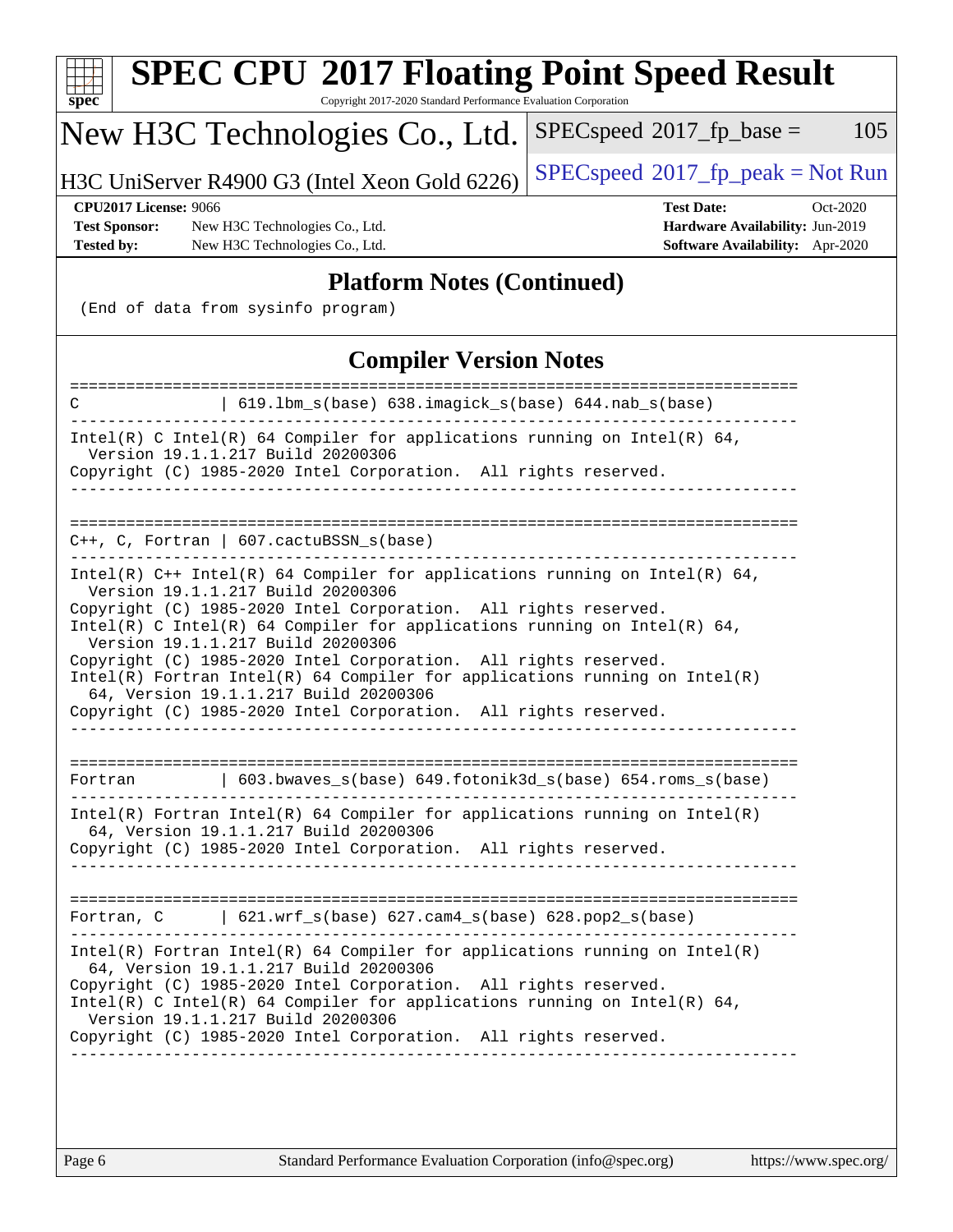| Spec                 | <b>SPEC CPU®2017 Floating Point Speed Result</b><br>Copyright 2017-2020 Standard Performance Evaluation Corporation |                                             |
|----------------------|---------------------------------------------------------------------------------------------------------------------|---------------------------------------------|
|                      | New H3C Technologies Co., Ltd.                                                                                      | $SPEC speed^{\circ}2017\_fp\_base =$<br>105 |
|                      | H3C UniServer R4900 G3 (Intel Xeon Gold 6226)                                                                       | $SPEC speed^{\circ}2017$ fp peak = Not Run  |
|                      | <b>CPU2017 License: 9066</b>                                                                                        | <b>Test Date:</b><br>$Oct-2020$             |
| <b>Test Sponsor:</b> | New H3C Technologies Co., Ltd.                                                                                      | Hardware Availability: Jun-2019             |
| <b>Tested by:</b>    | New H3C Technologies Co., Ltd.                                                                                      | Software Availability: Apr-2020             |

## **[Base Compiler Invocation](http://www.spec.org/auto/cpu2017/Docs/result-fields.html#BaseCompilerInvocation)**

[C benchmarks:](http://www.spec.org/auto/cpu2017/Docs/result-fields.html#Cbenchmarks)

[icc](http://www.spec.org/cpu2017/results/res2020q4/cpu2017-20201027-24326.flags.html#user_CCbase_intel_icc_66fc1ee009f7361af1fbd72ca7dcefbb700085f36577c54f309893dd4ec40d12360134090235512931783d35fd58c0460139e722d5067c5574d8eaf2b3e37e92)

[Fortran benchmarks:](http://www.spec.org/auto/cpu2017/Docs/result-fields.html#Fortranbenchmarks) [ifort](http://www.spec.org/cpu2017/results/res2020q4/cpu2017-20201027-24326.flags.html#user_FCbase_intel_ifort_8111460550e3ca792625aed983ce982f94888b8b503583aa7ba2b8303487b4d8a21a13e7191a45c5fd58ff318f48f9492884d4413fa793fd88dd292cad7027ca)

[Benchmarks using both Fortran and C:](http://www.spec.org/auto/cpu2017/Docs/result-fields.html#BenchmarksusingbothFortranandC) [ifort](http://www.spec.org/cpu2017/results/res2020q4/cpu2017-20201027-24326.flags.html#user_CC_FCbase_intel_ifort_8111460550e3ca792625aed983ce982f94888b8b503583aa7ba2b8303487b4d8a21a13e7191a45c5fd58ff318f48f9492884d4413fa793fd88dd292cad7027ca) [icc](http://www.spec.org/cpu2017/results/res2020q4/cpu2017-20201027-24326.flags.html#user_CC_FCbase_intel_icc_66fc1ee009f7361af1fbd72ca7dcefbb700085f36577c54f309893dd4ec40d12360134090235512931783d35fd58c0460139e722d5067c5574d8eaf2b3e37e92)

[Benchmarks using Fortran, C, and C++:](http://www.spec.org/auto/cpu2017/Docs/result-fields.html#BenchmarksusingFortranCandCXX) [icpc](http://www.spec.org/cpu2017/results/res2020q4/cpu2017-20201027-24326.flags.html#user_CC_CXX_FCbase_intel_icpc_c510b6838c7f56d33e37e94d029a35b4a7bccf4766a728ee175e80a419847e808290a9b78be685c44ab727ea267ec2f070ec5dc83b407c0218cded6866a35d07) [icc](http://www.spec.org/cpu2017/results/res2020q4/cpu2017-20201027-24326.flags.html#user_CC_CXX_FCbase_intel_icc_66fc1ee009f7361af1fbd72ca7dcefbb700085f36577c54f309893dd4ec40d12360134090235512931783d35fd58c0460139e722d5067c5574d8eaf2b3e37e92) [ifort](http://www.spec.org/cpu2017/results/res2020q4/cpu2017-20201027-24326.flags.html#user_CC_CXX_FCbase_intel_ifort_8111460550e3ca792625aed983ce982f94888b8b503583aa7ba2b8303487b4d8a21a13e7191a45c5fd58ff318f48f9492884d4413fa793fd88dd292cad7027ca)

## **[Base Portability Flags](http://www.spec.org/auto/cpu2017/Docs/result-fields.html#BasePortabilityFlags)**

 603.bwaves\_s: [-DSPEC\\_LP64](http://www.spec.org/cpu2017/results/res2020q4/cpu2017-20201027-24326.flags.html#suite_basePORTABILITY603_bwaves_s_DSPEC_LP64) 607.cactuBSSN\_s: [-DSPEC\\_LP64](http://www.spec.org/cpu2017/results/res2020q4/cpu2017-20201027-24326.flags.html#suite_basePORTABILITY607_cactuBSSN_s_DSPEC_LP64) 619.lbm\_s: [-DSPEC\\_LP64](http://www.spec.org/cpu2017/results/res2020q4/cpu2017-20201027-24326.flags.html#suite_basePORTABILITY619_lbm_s_DSPEC_LP64) 621.wrf\_s: [-DSPEC\\_LP64](http://www.spec.org/cpu2017/results/res2020q4/cpu2017-20201027-24326.flags.html#suite_basePORTABILITY621_wrf_s_DSPEC_LP64) [-DSPEC\\_CASE\\_FLAG](http://www.spec.org/cpu2017/results/res2020q4/cpu2017-20201027-24326.flags.html#b621.wrf_s_baseCPORTABILITY_DSPEC_CASE_FLAG) [-convert big\\_endian](http://www.spec.org/cpu2017/results/res2020q4/cpu2017-20201027-24326.flags.html#user_baseFPORTABILITY621_wrf_s_convert_big_endian_c3194028bc08c63ac5d04de18c48ce6d347e4e562e8892b8bdbdc0214820426deb8554edfa529a3fb25a586e65a3d812c835984020483e7e73212c4d31a38223) 627.cam4\_s: [-DSPEC\\_LP64](http://www.spec.org/cpu2017/results/res2020q4/cpu2017-20201027-24326.flags.html#suite_basePORTABILITY627_cam4_s_DSPEC_LP64) [-DSPEC\\_CASE\\_FLAG](http://www.spec.org/cpu2017/results/res2020q4/cpu2017-20201027-24326.flags.html#b627.cam4_s_baseCPORTABILITY_DSPEC_CASE_FLAG) 628.pop2\_s: [-DSPEC\\_LP64](http://www.spec.org/cpu2017/results/res2020q4/cpu2017-20201027-24326.flags.html#suite_basePORTABILITY628_pop2_s_DSPEC_LP64) [-DSPEC\\_CASE\\_FLAG](http://www.spec.org/cpu2017/results/res2020q4/cpu2017-20201027-24326.flags.html#b628.pop2_s_baseCPORTABILITY_DSPEC_CASE_FLAG) [-convert big\\_endian](http://www.spec.org/cpu2017/results/res2020q4/cpu2017-20201027-24326.flags.html#user_baseFPORTABILITY628_pop2_s_convert_big_endian_c3194028bc08c63ac5d04de18c48ce6d347e4e562e8892b8bdbdc0214820426deb8554edfa529a3fb25a586e65a3d812c835984020483e7e73212c4d31a38223) [-assume byterecl](http://www.spec.org/cpu2017/results/res2020q4/cpu2017-20201027-24326.flags.html#user_baseFPORTABILITY628_pop2_s_assume_byterecl_7e47d18b9513cf18525430bbf0f2177aa9bf368bc7a059c09b2c06a34b53bd3447c950d3f8d6c70e3faf3a05c8557d66a5798b567902e8849adc142926523472) 638.imagick\_s: [-DSPEC\\_LP64](http://www.spec.org/cpu2017/results/res2020q4/cpu2017-20201027-24326.flags.html#suite_basePORTABILITY638_imagick_s_DSPEC_LP64) 644.nab\_s: [-DSPEC\\_LP64](http://www.spec.org/cpu2017/results/res2020q4/cpu2017-20201027-24326.flags.html#suite_basePORTABILITY644_nab_s_DSPEC_LP64) 649.fotonik3d\_s: [-DSPEC\\_LP64](http://www.spec.org/cpu2017/results/res2020q4/cpu2017-20201027-24326.flags.html#suite_basePORTABILITY649_fotonik3d_s_DSPEC_LP64) 654.roms\_s: [-DSPEC\\_LP64](http://www.spec.org/cpu2017/results/res2020q4/cpu2017-20201027-24326.flags.html#suite_basePORTABILITY654_roms_s_DSPEC_LP64)

# **[Base Optimization Flags](http://www.spec.org/auto/cpu2017/Docs/result-fields.html#BaseOptimizationFlags)**

#### [C benchmarks](http://www.spec.org/auto/cpu2017/Docs/result-fields.html#Cbenchmarks):

[-m64](http://www.spec.org/cpu2017/results/res2020q4/cpu2017-20201027-24326.flags.html#user_CCbase_m64-icc) [-std=c11](http://www.spec.org/cpu2017/results/res2020q4/cpu2017-20201027-24326.flags.html#user_CCbase_std-icc-std_0e1c27790398a4642dfca32ffe6c27b5796f9c2d2676156f2e42c9c44eaad0c049b1cdb667a270c34d979996257aeb8fc440bfb01818dbc9357bd9d174cb8524) [-xCORE-AVX512](http://www.spec.org/cpu2017/results/res2020q4/cpu2017-20201027-24326.flags.html#user_CCbase_f-xCORE-AVX512) [-ipo](http://www.spec.org/cpu2017/results/res2020q4/cpu2017-20201027-24326.flags.html#user_CCbase_f-ipo) [-O3](http://www.spec.org/cpu2017/results/res2020q4/cpu2017-20201027-24326.flags.html#user_CCbase_f-O3) [-no-prec-div](http://www.spec.org/cpu2017/results/res2020q4/cpu2017-20201027-24326.flags.html#user_CCbase_f-no-prec-div) [-qopt-prefetch](http://www.spec.org/cpu2017/results/res2020q4/cpu2017-20201027-24326.flags.html#user_CCbase_f-qopt-prefetch) [-ffinite-math-only](http://www.spec.org/cpu2017/results/res2020q4/cpu2017-20201027-24326.flags.html#user_CCbase_f_finite_math_only_cb91587bd2077682c4b38af759c288ed7c732db004271a9512da14a4f8007909a5f1427ecbf1a0fb78ff2a814402c6114ac565ca162485bbcae155b5e4258871) [-qopt-mem-layout-trans=4](http://www.spec.org/cpu2017/results/res2020q4/cpu2017-20201027-24326.flags.html#user_CCbase_f-qopt-mem-layout-trans_fa39e755916c150a61361b7846f310bcdf6f04e385ef281cadf3647acec3f0ae266d1a1d22d972a7087a248fd4e6ca390a3634700869573d231a252c784941a8) [-qopenmp](http://www.spec.org/cpu2017/results/res2020q4/cpu2017-20201027-24326.flags.html#user_CCbase_qopenmp_16be0c44f24f464004c6784a7acb94aca937f053568ce72f94b139a11c7c168634a55f6653758ddd83bcf7b8463e8028bb0b48b77bcddc6b78d5d95bb1df2967) [-DSPEC\\_OPENMP](http://www.spec.org/cpu2017/results/res2020q4/cpu2017-20201027-24326.flags.html#suite_CCbase_DSPEC_OPENMP) [-mbranches-within-32B-boundaries](http://www.spec.org/cpu2017/results/res2020q4/cpu2017-20201027-24326.flags.html#user_CCbase_f-mbranches-within-32B-boundaries)

#### [Fortran benchmarks](http://www.spec.org/auto/cpu2017/Docs/result-fields.html#Fortranbenchmarks):

```
-m64 -Wl,-z,muldefs -DSPEC_OPENMP -xCORE-AVX512 -ipo -O3
-no-prec-div -qopt-prefetch -ffinite-math-only
-qopt-mem-layout-trans=4 -qopenmp -nostandard-realloc-lhs
-mbranches-within-32B-boundaries -L/usr/local/jemalloc64-5.0.1/lib
-ljemalloc
```
[Benchmarks using both Fortran and C](http://www.spec.org/auto/cpu2017/Docs/result-fields.html#BenchmarksusingbothFortranandC): [-m64](http://www.spec.org/cpu2017/results/res2020q4/cpu2017-20201027-24326.flags.html#user_CC_FCbase_m64-icc) [-std=c11](http://www.spec.org/cpu2017/results/res2020q4/cpu2017-20201027-24326.flags.html#user_CC_FCbase_std-icc-std_0e1c27790398a4642dfca32ffe6c27b5796f9c2d2676156f2e42c9c44eaad0c049b1cdb667a270c34d979996257aeb8fc440bfb01818dbc9357bd9d174cb8524) [-Wl,-z,muldefs](http://www.spec.org/cpu2017/results/res2020q4/cpu2017-20201027-24326.flags.html#user_CC_FCbase_link_force_multiple1_b4cbdb97b34bdee9ceefcfe54f4c8ea74255f0b02a4b23e853cdb0e18eb4525ac79b5a88067c842dd0ee6996c24547a27a4b99331201badda8798ef8a743f577) [-xCORE-AVX512](http://www.spec.org/cpu2017/results/res2020q4/cpu2017-20201027-24326.flags.html#user_CC_FCbase_f-xCORE-AVX512) [-ipo](http://www.spec.org/cpu2017/results/res2020q4/cpu2017-20201027-24326.flags.html#user_CC_FCbase_f-ipo) [-O3](http://www.spec.org/cpu2017/results/res2020q4/cpu2017-20201027-24326.flags.html#user_CC_FCbase_f-O3) [-no-prec-div](http://www.spec.org/cpu2017/results/res2020q4/cpu2017-20201027-24326.flags.html#user_CC_FCbase_f-no-prec-div)

**(Continued on next page)**

| Page 7 | Standard Performance Evaluation Corporation (info@spec.org) | https://www.spec.org/ |
|--------|-------------------------------------------------------------|-----------------------|
|        |                                                             |                       |